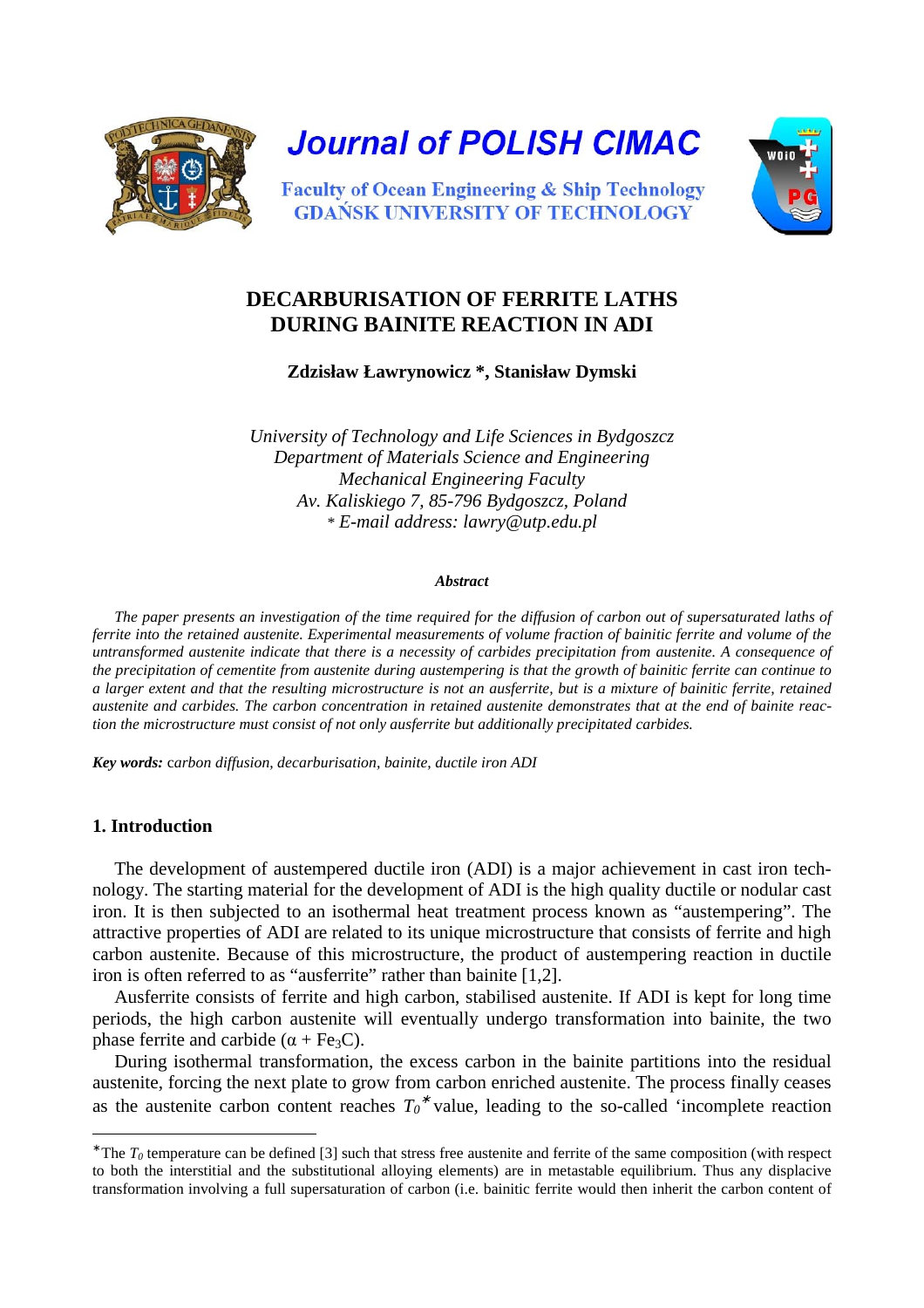phenomenon' [4]. This also explains why the degree of transformation to bainite is zero at the bainite start temperature  $(B<sub>S</sub>)$  and increases with undercooling below  $B<sub>S</sub>$ .

The purpose of the present paper is to demonstrate how a thermodynamic method can be used for solving a problem of the mechanism of bainite reaction in ADI and determination of the carbon concentration in the retained austenite. This should in principle enable to examine the partitioning of carbon from supersaturated ferrite laths into adjacent austenite and the carbon content in retained austenite using analytical method.

#### **2. Material and methods**

l

The chemical composition of the experimental ductile iron is listed in Table 1. The concentration of alloying elements in the matrix is obtained from the chemical analysis. Ductile iron blocks were produced in a commercial foundry furnace. The melt was poured into a standard Y block sand molds (ASTM A-395), which ensured sound castings. Specimens austenitised at  $T<sub>\gamma</sub>$  = 950<sup>o</sup>C for 60 minutes were rapidly transferred to a salt bath at austempering temperatures 250, 300, 350 and  $400^{\circ}$ C, held for 15, 30, 60, 120 and 240 minutes, and then water-quenched to room temperature. The microstructure of the as-cast material matrix contains 40% ferrite and 60% pearlite, however graphite nodules in material is 11.5%.

After heat treatment, the samples were prepared for metallographic analysis. The samples were etched using 2% nital. Optical micrographs were taken with a Nikon camera attached to a light microscope.

*Tab. 1. Chemical composition of ductile cast iron ADI, wt-%* 

|  | Mn |  |                                                                                                                 |  |
|--|----|--|-----------------------------------------------------------------------------------------------------------------|--|
|  |    |  | $\mid$ 3.21 $\mid$ 2.57 $\mid$ 0.28 $\mid$ 0.06 $\mid$ 0.01 $\mid$ 0.024 $\mid$ 0.036 $\mid$ 0.098 $\mid$ 0.015 |  |

The *X*-ray investigations were performed on the specimens heat treated after a specific time of the isothermal bainite reaction at the given temperature. The total volume fraction of the retained austenite was measured from the integral intensity of the  $(111)<sub>\gamma</sub>$  and  $(011)<sub>\alpha</sub>$  peaks. The presence of high silicon content in ADI retards the formation of cementite in ferrite and austenite. The carbon concentration was calculated from measured lattice parameter of the retained austenite. The *2*θ values for austenite peaks were used to calculate the *d* spacing with Bragg's law and then the lattice parameters. The lattice parameter of austenite  $(a<sub>y</sub>)$  is related to the known relationship between the parameter and the carbon concentration [5]:

$$
a_{\gamma}(nm) = 0.3573 + 0.0033 x_{\gamma}
$$
 (1)

where  $x_{\gamma}$  is the carbon concentration in austenite, in weight %.

The matrix carbon concentration,  $x^m_\gamma$ , of the ductile iron was also determined experimentally with Dron 1.5 diffractometer using *Co K<sub>α</sub>* radiation on specimens austenitised at 950 <sup>0</sup>C for 60 minutes and quenched to ambient temperature. It was found that after quenching the calculated carbon content in matrix is  $x_\gamma^m = 1.044\%$ C and measured carbon content is  $x_\gamma^m = 1.05\%$ C, thus, the measured values were taken for further calculation.

the parent austenite) can occur only below the appropriate  $T<sub>0</sub>$  temperature. Strain energy would have effect of shifting curve to lower carbon concentration, *T0'* curve [4].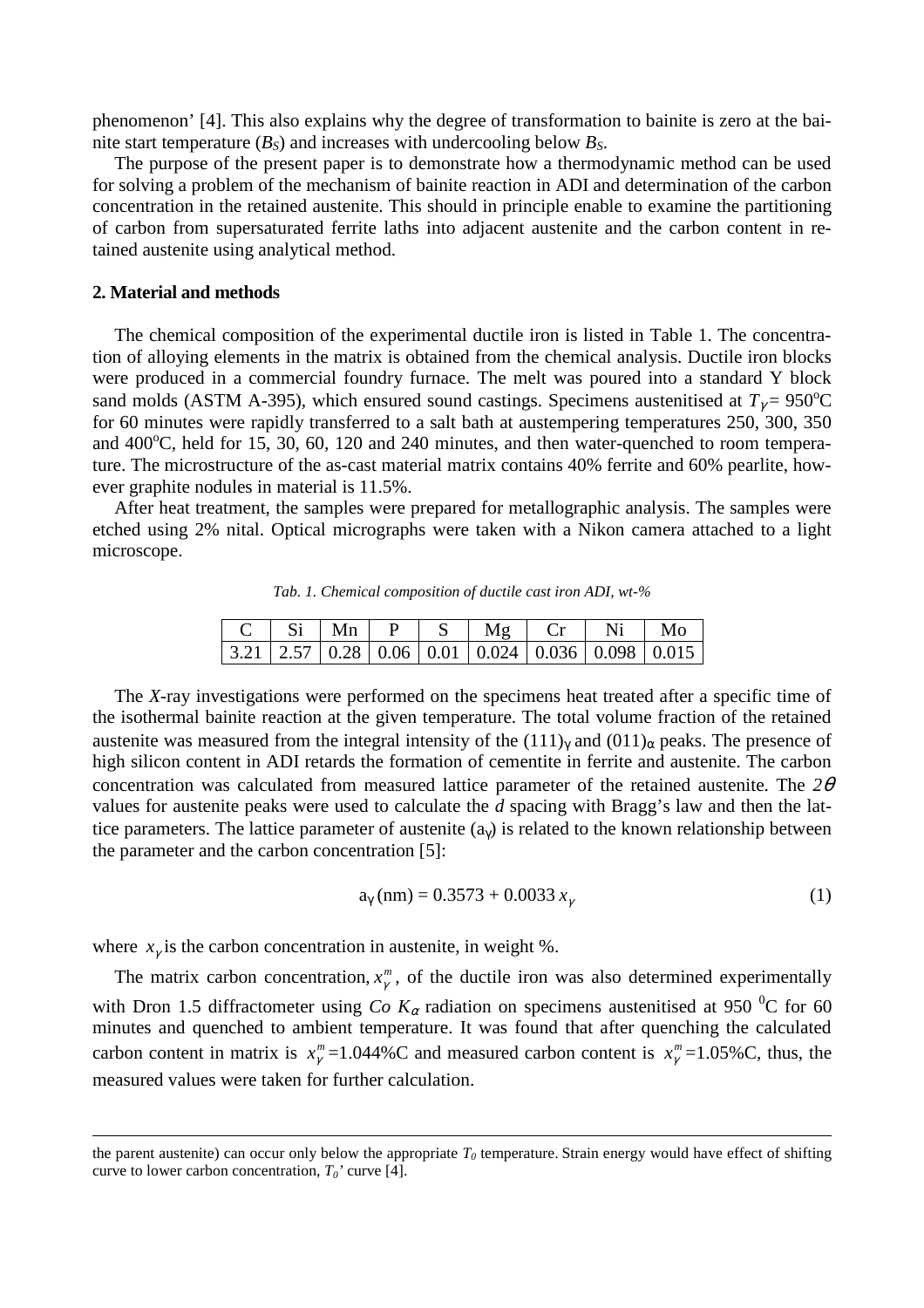#### **3. Method of calculation of the decarburisation of supersaturated bainitic ferrite laths**

The time  $t_d$  needed to decarburise the ferrite is intuitively expected to be at least comparable to that required for a lath to complete its growth. If  $t_d$  is small relative to the time required to relieve the carbon supersaturation by the precipitation of carbides within the ferrite, then upper bainite is obtained, otherwise lower bainite forms [4, 6].

Kinsman and Aaronson [7] first considered the kinetics of the partitioning of carbon from bainitic ferrite of the same composition as the parent phase. For a plate of thickness  $w_\alpha$  the flux of carbon is defined along with a coordinate *z* normal to the α/γ interface, with origin at the interface and *z* being positive in the austenite (Fig. 1).

The method used to calculate the time of decarburising of bainitic ferrite laths is based on the hypothesis that transformation to bainite can only occur in regions of austenite where  $x_{\gamma} \le x_{T_0}$ , where  $x_{\gamma}$  is the carbon concentration in austenite and  $x_{T_0}$  is the carbon concentration corresponding to the  $T<sub>0</sub>$  curve. As a lath of bainitic ferrite forms it partitions its excess carbon into the retained austenite. This creates a carbon diffusion field around the lath. Another parallel lath (of the same sheaf) which forms subsequently can only approach the original lath to a point where  $x_{\gamma} \le x_{T_0}$ . The method assumes that the interval between lath formations is larger than the time required to decarburise each lath.



*Fig. 1. Schematic diagram of method used in estimating the time of decarburising the bainitic ferrite laths. Lath 1 forms first and lath 2 and 3 and next is allowed to approach it to point where*  $x_{\gamma}$  $\le$  $x_{T_0}$  *(distance of this point from lath 1 is denoted w*<sup>γ</sup> *). This is in fact the thickness of the retained austenite film. The mean thickness of the retained austenite films is almost tenfold thinner (0.01-0.02*µ*m) than the average thickness of the bainitic ferrite laths (*∼*0.2*µ*m).*

The average carbon diffusion distances also depend on the mean spacing between the graphite nodules. Figure 2 shows a photomicrograph which contains graphite nodules with diverse distance between them, changing from about 150 to 50  $\mu$ m (marked  $z_1$  and  $z_2$  in Fig. 2). Thus, the average distance among nodules in the examined ADI is assumed about 100 µm.

The problem is the calculation of the sum of the decarburisation times of all bainite laths existing on the coordinate connecting the nearest graphite nodules (Fig. 2).

The time needed to decarburise the ferrite matrix between the adjacent nodules of graphite *tdz*: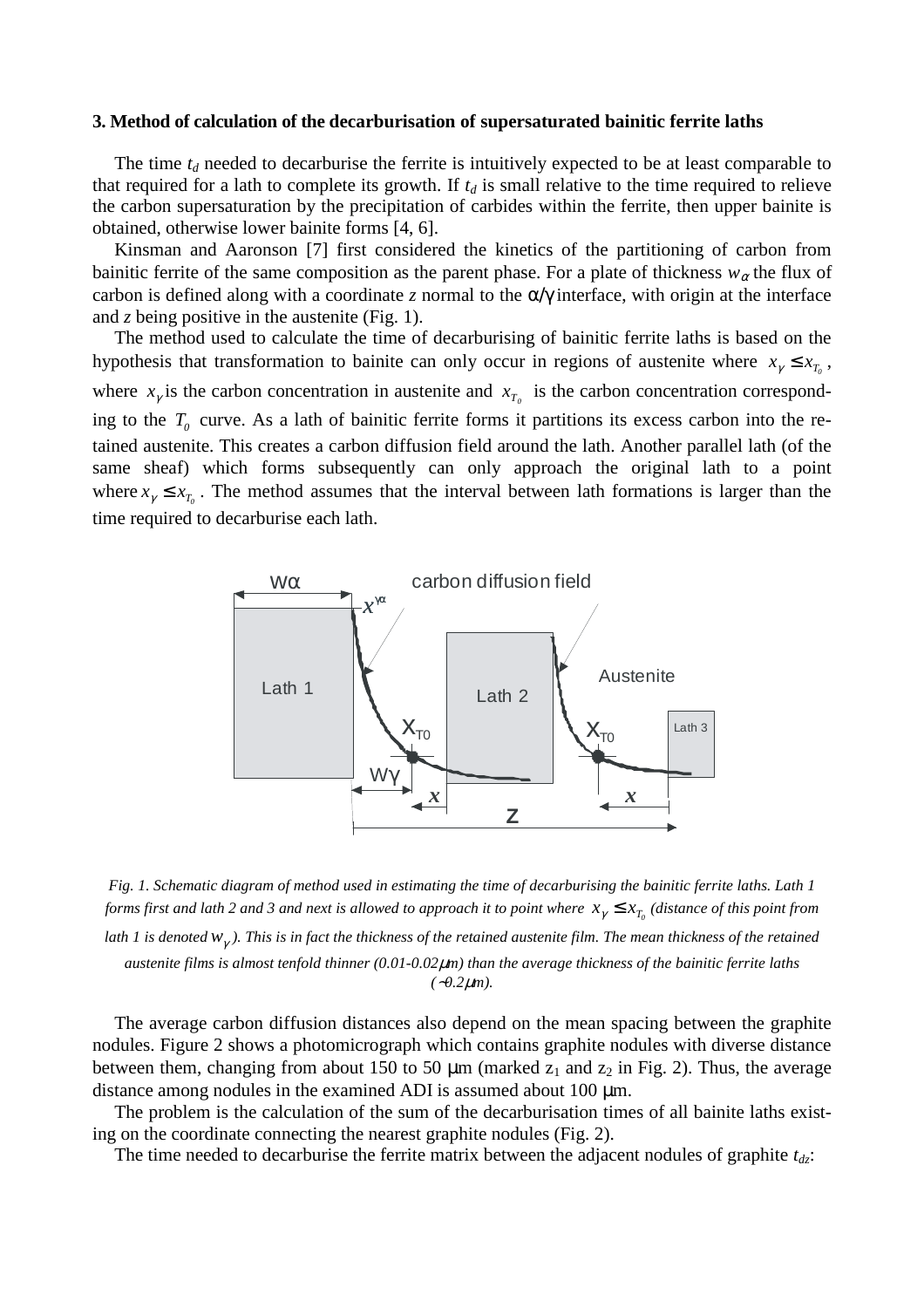$$
t_{dz} = \sum_{i} t_{di} \tag{2}
$$

where  $t_{di}$  is the time required to decarburise individual supersaturated bainitic ferrite lath of specific thickness  $w_{\alpha i}$ .



*Fig. 2. Microstructure of ADI austenitised at 950 <sup>o</sup>C and austempered at 350 <sup>o</sup>C for 240 min. Etched with 2% nital* 

Because of the inhomogeneous distribution of carbon and other solutes in the matrix after transformation to bainite the retained austenite is enriched to a greater extent in the immediate vicinity to bainite platelets or in the region trapped between the platelets and in the eutectic cell boundary while other region contains relatively poor carbon [5, 6, 8]. The above effect can be exaggerated in ADI, since cast iron is usually extremely segregated. Martensite is usually found to be in the cell boundary which solidified last [9, 10, 11]. It indicates that the austenite in cell boundary is less enriched with carbon, and therefore is thermally unstable. From the mass balance for carbon it follows that [8]:

$$
(0.5w_{\alpha})(\bar{x} - x^{\alpha\gamma}) = \int_{z=0}^{\infty} [x_{\gamma}(z, t_{d}) - \bar{x}] dz
$$
 (3)

where  $\bar{x}$  is the average mole fraction of carbon in the alloy and  $x^{\alpha\gamma}$  and  $x^{\gamma\alpha}$  are the paraequilibrium carbon concentration in ferrite and austenite respectively. Since the diffusion rate of carbon in austenite is slower than in ferrite, the rate of decarburisation will be determined by the diffusivity in the austenite and the concentration of carbon in austenite at the interface remains constant for times  $0 < t < t_d$  after which it steadily decreases as the austenite becomes homogeneous in composition. The equation (3) corrects an error in the original treatment, the error had the effect of allowing  $t_d \to 0$  as the upper integration limit  $\to \infty$ . The function  $x_\gamma$  is given by [8]:

$$
x_{\gamma} = \bar{x} + (x^{\gamma \alpha} - \bar{x})erfc\{z/2(Dt_d)^{0.5}\}\tag{4}
$$

This assumes that for  $t < t_d$ , the concentration of carbon in the austenite at the interface is given by  $x^{\gamma\alpha}$ .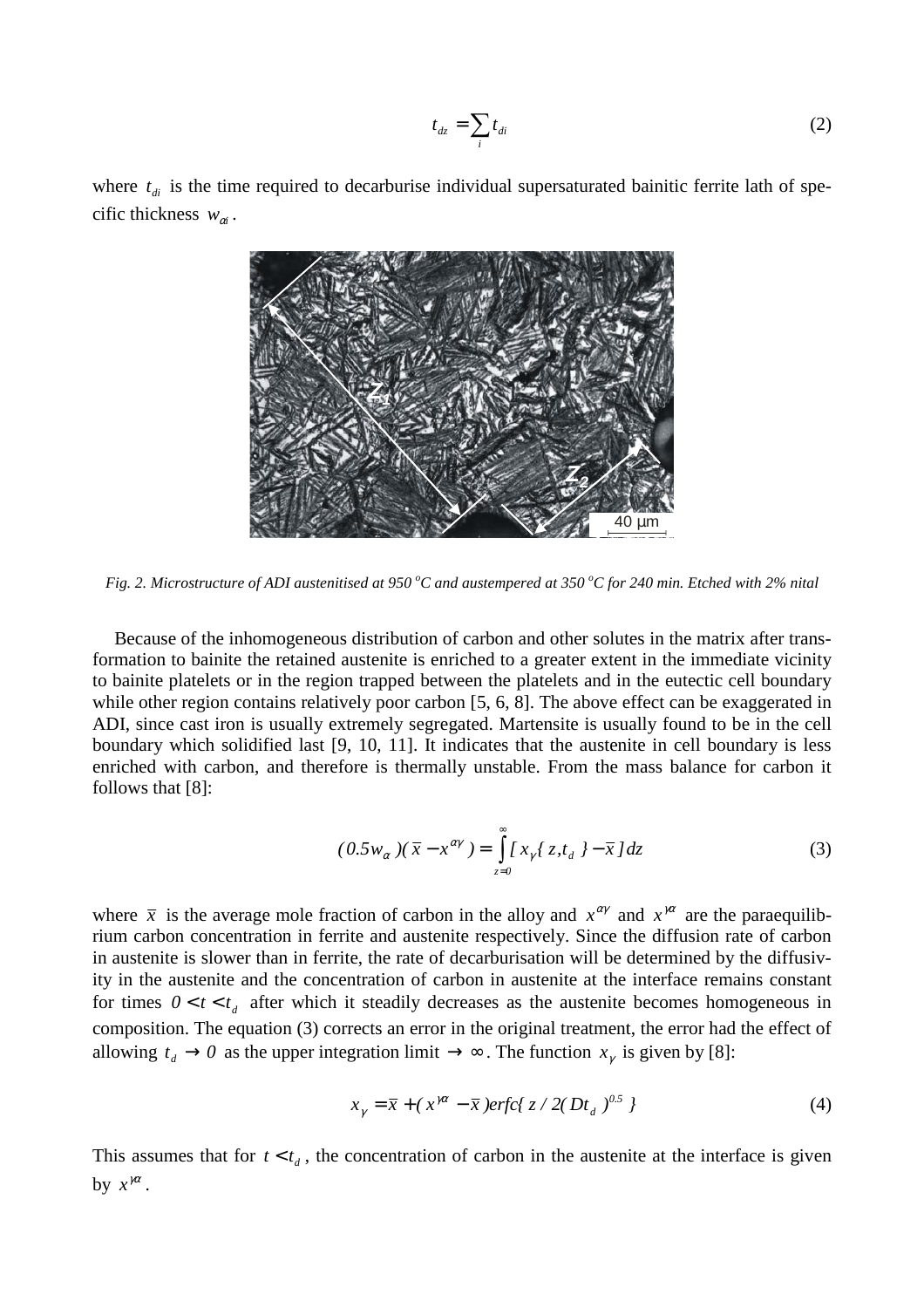The diffusion coefficient of carbon in austenite  $D\{x\}$ , is very sensitive to the carbon concentration and this has to be taken into account in treating the large concentration gradients that develop in the austenite. It is clearly necessary to know  $D\{x\}$  at least over a range  $\bar{x} \to x^{i\alpha}$ , although experimental determinations of *D* $\left\{x \right\}$  do not extent beyond  $x = 0.06$ . The value of *D* was calculated as discussed in Ref. [12, 13]. The good approximation of the dependent diffusivity of carbon in austenite can be a weighted average diffusivity  $\overline{D}$  [14]. Taking into account carbon concentration gradients, it has been demonstrated that for most purposes a weighted average diffusivity  $\overline{D}$ can adequately represent the effective diffusivity of carbon [12-15]. Weighted average diffusivity  $\overline{D}$  is calculated by considering the carbon concentration profile in front of the moving ferrite interface as given by the following equation [12]:

$$
\overline{D} = \int_{\overline{x}}^{x^{i\alpha}} \frac{Ddx}{(x^{i\alpha} - \overline{x})}
$$
(5)

The calculated diffusion coefficients of carbon in austenite are listed in Table 2.

*Tab.* 2. The calculated diffusion coefficients of carbon in austenite  $D(x)$  and a weighted average diffusivity  $\overline{D}$  after *austenitisation at 950 <sup>o</sup>C and austempering at 400, 350, 300 and 250<sup>o</sup>C.* 

| Diffusion coefficients           | Austempering temperature, <sup>o</sup> C |                          |                                                               |     |  |  |
|----------------------------------|------------------------------------------|--------------------------|---------------------------------------------------------------|-----|--|--|
|                                  | 250                                      | 300                      | 350                                                           | 400 |  |  |
| $D \left[\frac{m^2}{s^1}\right]$ | $0.2544 \times 10^{-18}$                 | $0.4328 \times 10^{-17}$ | $\vert$ 0.4688 x 10 <sup>-16</sup> 0.3574 x 10 <sup>-15</sup> |     |  |  |
| $\rm [m^2/s]$                    |                                          |                          | $10.5013 \times 10^{-15}$ 0.1672 x 10 <sup>-14</sup>          |     |  |  |

\* Diffusion calculation outside of permitted range. Siller-McLellan model fails at high carbon concentrations evaluate  $\overline{D}$ 

On carrying the integration, the time required to decarburise a supersaturated bainitic ferrite lath of thickness  $w_\alpha$  is given by [8]:

$$
t_d = \frac{w_\alpha^2 \pi (\bar{x} - x^{\alpha \gamma})^2}{16 \overline{D} (x^{\gamma \alpha} - \bar{x})}
$$
(6)

where:  $\bar{x}$  is the average carbon concentration in the alloy,  $x^{\alpha\gamma}$  and  $x^{\gamma\alpha}$  are the carbon concentrations in ferrite and austenite respectively, when the two phases are in paraequilibrium.

### **4. The calculation of decarburisation times**

For the investigated ductile cast iron ADI, our calculations show that  $t_d$  increases sharply as the thickness of the ferrite laths increases, see Table 3.

Tab. 3 . Decarburisation times  $(t_d)$  in seconds of distance of 50  $\mu$ m, consisted of laths with thickness: 0.1  $\mu$ m; 0.2  $\mu$ m; *0.5* µ*m; 1.0* µ*m; 10* µ*m; 50* µ*m.*

| Ti, $^{\circ}C$ | Decarburisation times $(t_d)$ in seconds of distance of 50 µm |       |      |                                                                                                       |     |     |  |  |
|-----------------|---------------------------------------------------------------|-------|------|-------------------------------------------------------------------------------------------------------|-----|-----|--|--|
|                 | $50 \mu m$                                                    |       |      | $5 \times 10$ um   $50 \times 1$ um   $100 \times 0.5$ um   $250 \times 0.2$ um   $500 \times 0.1$ um |     |     |  |  |
| 400             | 10600                                                         | 22125 | 2212 | 1128                                                                                                  | 451 | 225 |  |  |
| 350             | 234500                                                        | 46905 | 4690 | 2361                                                                                                  | 950 | 470 |  |  |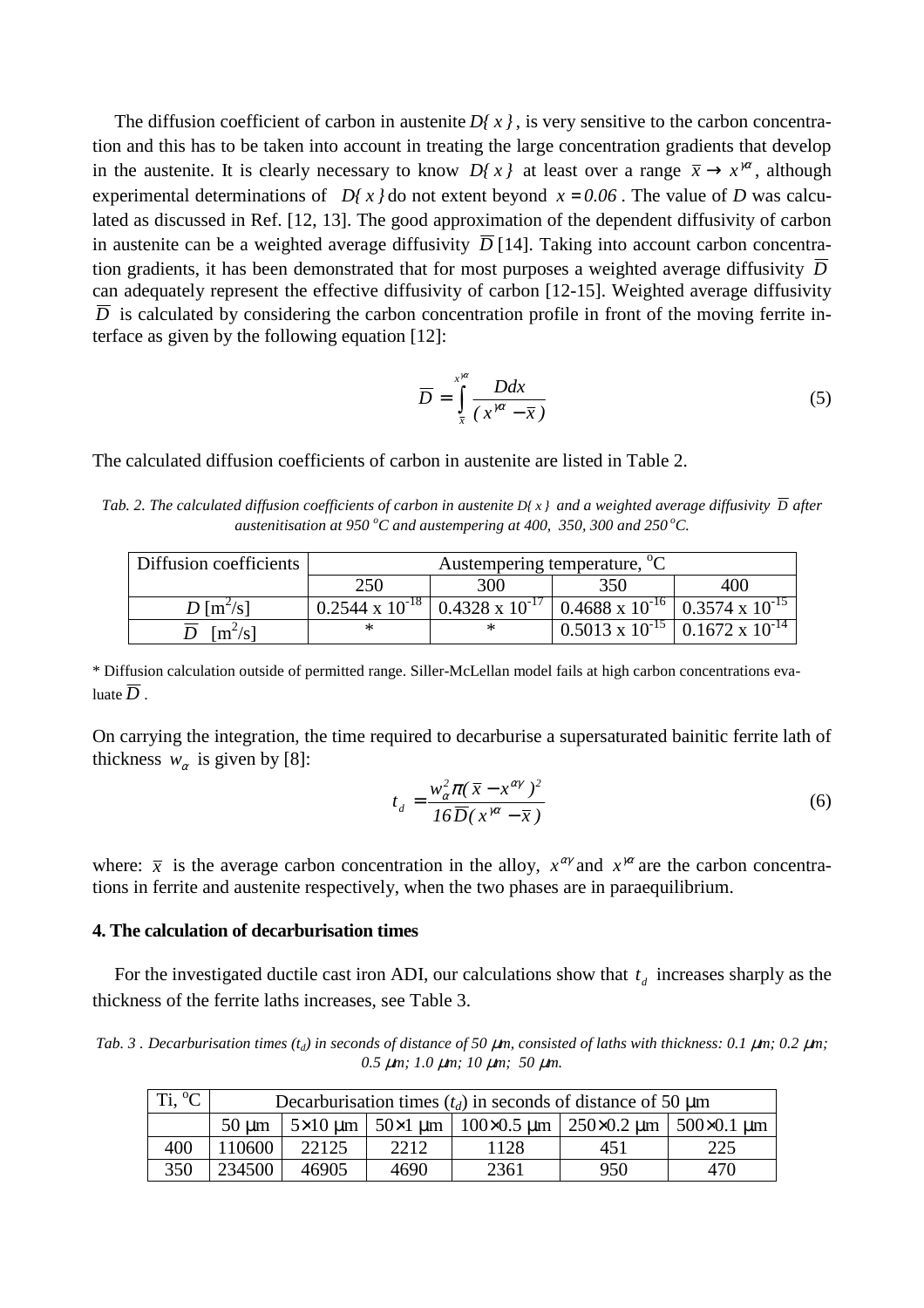The calculated times of partitioning are shown in Figure 3 for thickness of bainitic ferrite phase equal 50µm but consisted of laths with different wideness: 0.1µm; 0.2µm; 0.5µm; 1.0µm; 10µm and 50µm.

The decarburisation time  $t_d$  as a function of  $\alpha$  phase width increases with decreasing austempering temperature, because the diffusion coefficient of carbon also decreases with temperature (Table 2). The decarburisation time also increases as the thickness of the ferrite laths increases (Fig.3).

Furthermore, it is generally observed (Fig. 2) that the width of ferrite laths is highly diverse [6]. This reflect the possibility that cementite can precipitate in thicker bainite laths (when  $t_d$  is a long period of time) and in thinner laths has not during isothermal transformation. It is also consistent with the fact that upper and lower bainite often form at the same temperature in a given steel [4, 6, 16, 17, 18].



*Fig. 3. The calculated times for decarburisation of ferrite phase with width of 50*  $\mu$ *m, consisted of laths with thickness: 0.1* µ*m; 0.2* µ*m; 0.5* µ*m; 1.0* µ*m; 10* µ*m and 50* µ*m after austenitisation at 950<sup>o</sup>C. Enlarged of an area in the bottom part in Fig. 3 corresponds to the marked area "a"*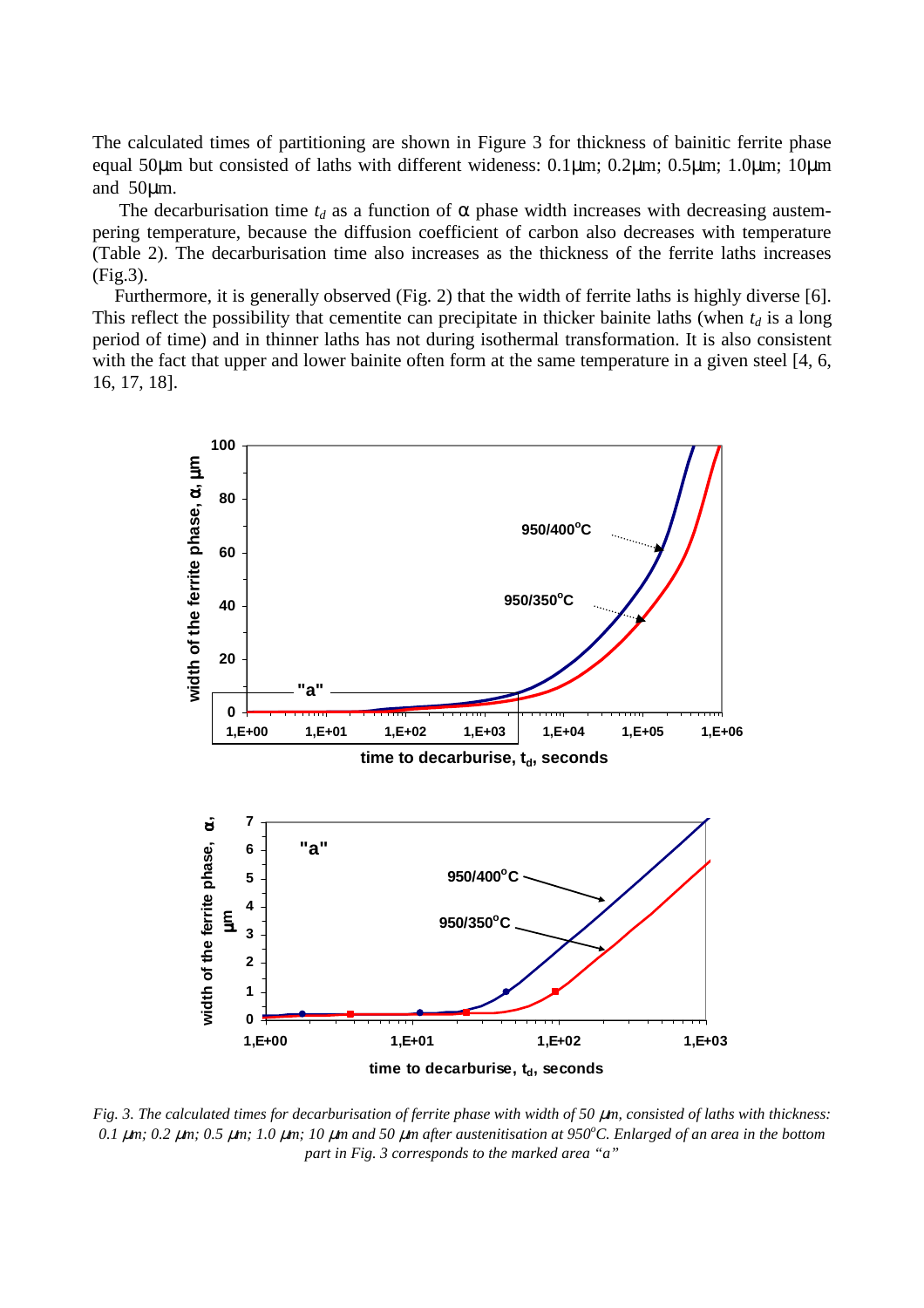## **5. Conclusions**

The paper presents an investigation of the partitioning of carbon from supersaturated ferrite laths into adjacent austenite in ADI matrix using an analytical method. The following conclusions have been reached:

- 1. The extent of transformation to bainite in ductile iron, as in steels, decreases when increasing the isothermal transformation temperature towards the bainite start temperature  $(B<sub>S</sub>)$ . This is because the austenite can only transform to bainite if its carbon concentration is less than a value  $x_{T_0}$  given by the  $T_0$  curve.
- 2. The bainite transformation in cast iron is essentially identical to that in steel. In steel, it has been demonstrated that the carbon concentration of the residual austenite reaches the critical value represented by the  $T_0$  curve will render the displacive bainite reaction to cease. Therefore the carbon concentration of austenite can be estimated by the thermodynamics principles described here. Since cast iron is extremely segregated,  $x<sub>\gamma</sub>$  determined by *X*-ray diffraction is richer than that corresponds to the  $T_0$  curve in ADI.

3. The carbon concentration of the residual austenite increases during bainitic transformation as a consequence of the increasing volume fraction of bainitic ferrite.

- 4. Analytical calculations of the time required for the diffusion of carbon out of supersaturated laths of ferrite into the retained austenite indicate that there is a necessity of carbides precipitation from ferrite.
- 5. A consequence of the precipitation of cementite from ferrite or/and austenite during austempering is that the growth of bainitic ferrite can continue to larger extent and that the resulting microstructure is not a pure ausferrite but is a mixture of bainitic ferrite, retained austenite and carbides.

# **References**

- [1] Chang, L. C., *Carbon content of austenite in austempered ductile iron*, pp. 35-38, Scripta Materialia 39 1998.
- [2] Pietrowski, S., *Nodular cast iron of bainitic ferrite structure with austenite or bainitic structure,* pp. 253-273, Archives of Materials Science 18 1997.
- [3] Christian, J.W., *Theory of transformations in metals and alloys,* p. 778, Oxford, Pergamon Press, 1965.
- [4] Bhadeshia ,H.K.D.H., *Bainite in Steels,* pp. 1-458, Institute of Materials London 1992.
- [5] Ławrynowicz, Z., Dymski, S., *Mechanism of bainite transformation in ductile iron ADI,*  Archives of Foundry Engineering 6, pp. 171-176 2006.
- [6] Ławrynowicz, Z., *Transition from upper to lower bainite in Fe-Cr-C steel,* Materials Science and Technology 20, pp. 1447-1454 2004.
- [7] Kinsman, K. R., Aaronson, H.I., *The transformation and hardenability in steels,* Climax Molybdenum Company, Ann Arbor, MI, p.39, 1967.
- [8] Bhadeshia, H.K.D.H., Christian, J.W., *Bainite in Steels,* Metallurgical Transactions 21A, pp. 767-797 1990.
- [9] Guzik, S. E., *Austempered cast iron as a modern constructional material,* Inżynieria Materiałowa 6, pp. 677-680 2003).
- [10] Ławrynowicz, Z., Dymski S., *Application of the mechanism of bainite transformation to modelling of processing window in ductile iron ADI,* Archives of Foundry Engineering 6, pp. 177-182 2006.
- [11] Kutsov, A., at al., *Formation of bainite in ductile iron,* Materials Science and Engineering A273-275, pp. 480-484 1999.